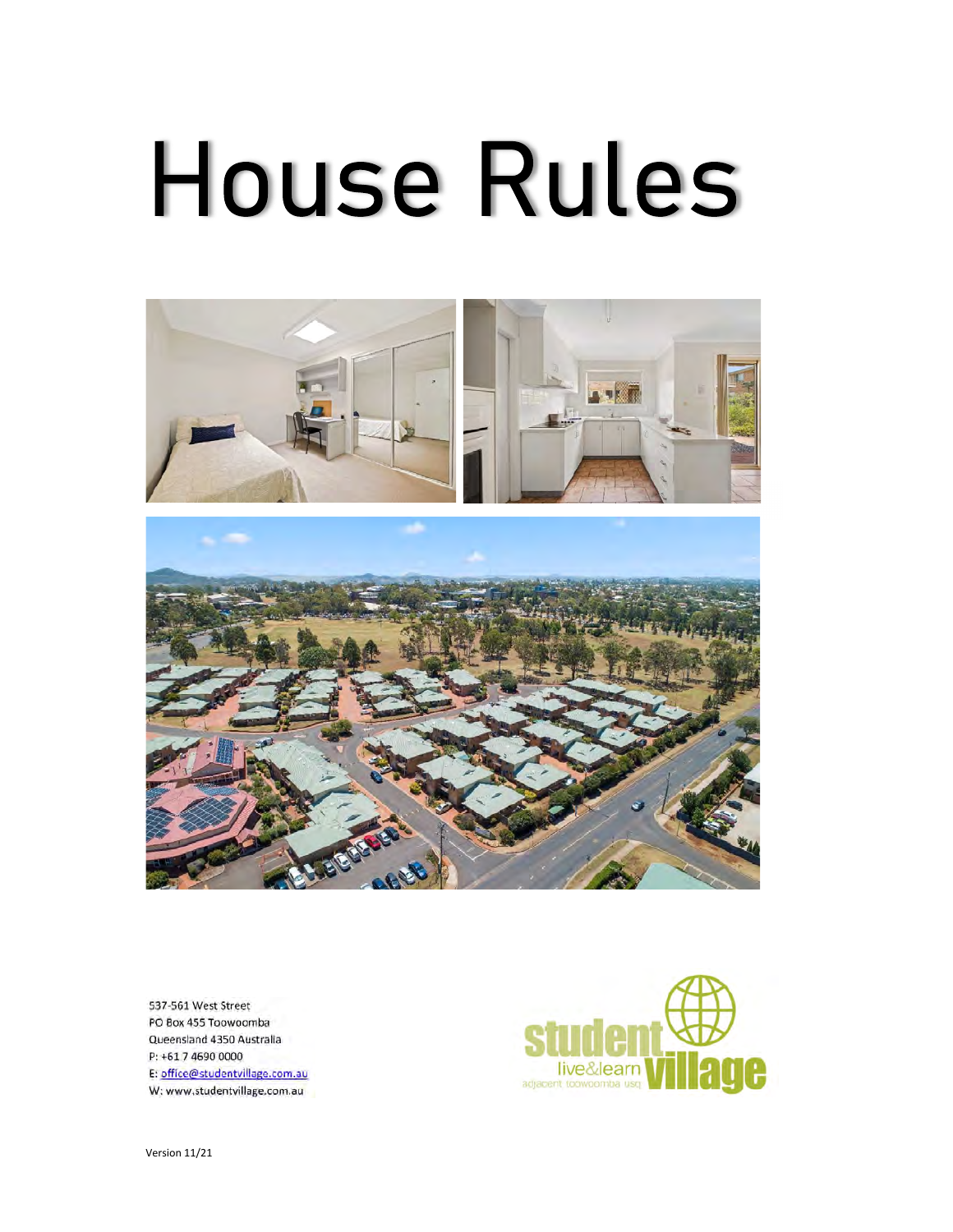# House Rules & Tenant Information

In order to live harmoniously within a community such as the Student Village, certain rules and guidelines are necessary for the quiet enjoyment of all tenants. Please ensure you are familiar with the following House Rules. It is your responsibility to ensure your behaviour has a positive impact on your fellow tenants, neighbouring units and the community at large. Where the House Rules directly relate to the Residential Tenancies Accommodation Act 2008, the Section Number is referenced beside in brackets. Where the House Rules directly relate to the Residential Tenancies and Rooming Regulations 2009, the Schedule Number is referenced in brackets.

Please be advised that this document was current at the time of printing. Management has the right to make fair and reasonable changes to the current document within the legislative guidelines

For further information, please refer to our website www.studentvillage.com.au

The House Rules forms part of your Rooming Accommodation Agreement (lease). You must read this document, and once understood, sign your Rooming Accommodation Agreement (lease) agreeing to abide by the terms and conditions.

# Abandoned/Discarded belongings (RTA S363)

Please remove all your belongings at the end of your lease (including garage and common areas). No responsibility will be taken for any goods remaining once you have departed. Tenants are advised that they may be charged for storage and/or disposal of discarded, abandoned or unauthorised items. Refer to Fees & Charges.

# Abusive and/or aggressive behaviour (RTA S253)

Every tenant has the right to experience a safe, private, secure and comfortable living environment. Abusive and/or aggressive behaviour by tenants or their guests, whether it be verbal, cyber, emotional and/or physical in nature, toward fellow housemates, tenants, staff, guests and/or contractors will not be tolerated. After hours, our security contractor may enter your unit if abusive/aggressive behaviour or risk to safety is suspected. Tenants are advised that their Rooming Accommodation Agreement (lease) may be immediately terminated and possible prosecution by the law may result if such behaviour occurs.

The Residential Tenancies and Rooming Accommodation Act 2008 S253 (c) states:

A resident in rental premises has the following obligations:

(c) Not to interfere with, and to ensure the resident's guests do not interfere with, the reasonable peace, comfort or privacy of another resident or another resident's appropriate use of the other resident's room or common areas.

# Alcohol/ Drugs & Unlawful substances

We promote the responsible consumption of alcohol for tenants over the age of 18. Excessive consumption of alcohol is not permitted. Distilling of beer and/or alcoholic beverages is strictly prohibited. Possession and/or use of illegal drugs or any substance of which the possession is prohibited by law, may result in the tenant and/or visitors or guests of the tenant being reported immediately to the police and possible eviction.

# Applications

It is at the discretion of management to refuse any person deemed unsuitable for living in our accommodation. An applicant's behaviour will be considered when reviewing applications, with consideration given to the well-being of other tenants.

### Arrivals

As we offer shared accommodation, there may be times where a new tenant moves into your unit late at night, early morning or on weekends. In cases of outside of office hours arrivals, our contracted security firm will arrange access for the new tenant.

### Bond

A bond equivalent to four weeks rent is required and held by the Residential Tenancies Authority for the term of your agreement. At the end of your Rooming Accommodation Agreement (lease), bonds will be refunded when all rent is paid, keys are returned, break lease fee is paid (if applicable) and the property has been left in the same condition as per the Entry Condition Report (except for fair wear and tear).

### Care of property - damage

Any expenses arising out of damage of property may be charged to the tenant and/or prosecuted by the law. Tenants will be held financially responsible for damage by guests. Damage may include, but is not limited to, putting foreign objects such as foods, oils etc. down sinks/toilets, over filling baths causing flooding, sleeping directly on mattresses without a protector or sheets, not opening/closing blinds correctly causing damage etc.

# Carpet cleaning (RTA 253)

Your carpet has been professionally cleaned in preparation for your arrival. At the end of your lease, you must leave the unit and inclusions, as far as possible, in the same condition they were in at the start of the Rooming Accommodation Agreement (lease), fair wear and tear excepted. This includes cleaning of the carpet to a professional standard. Please contact the office if you need a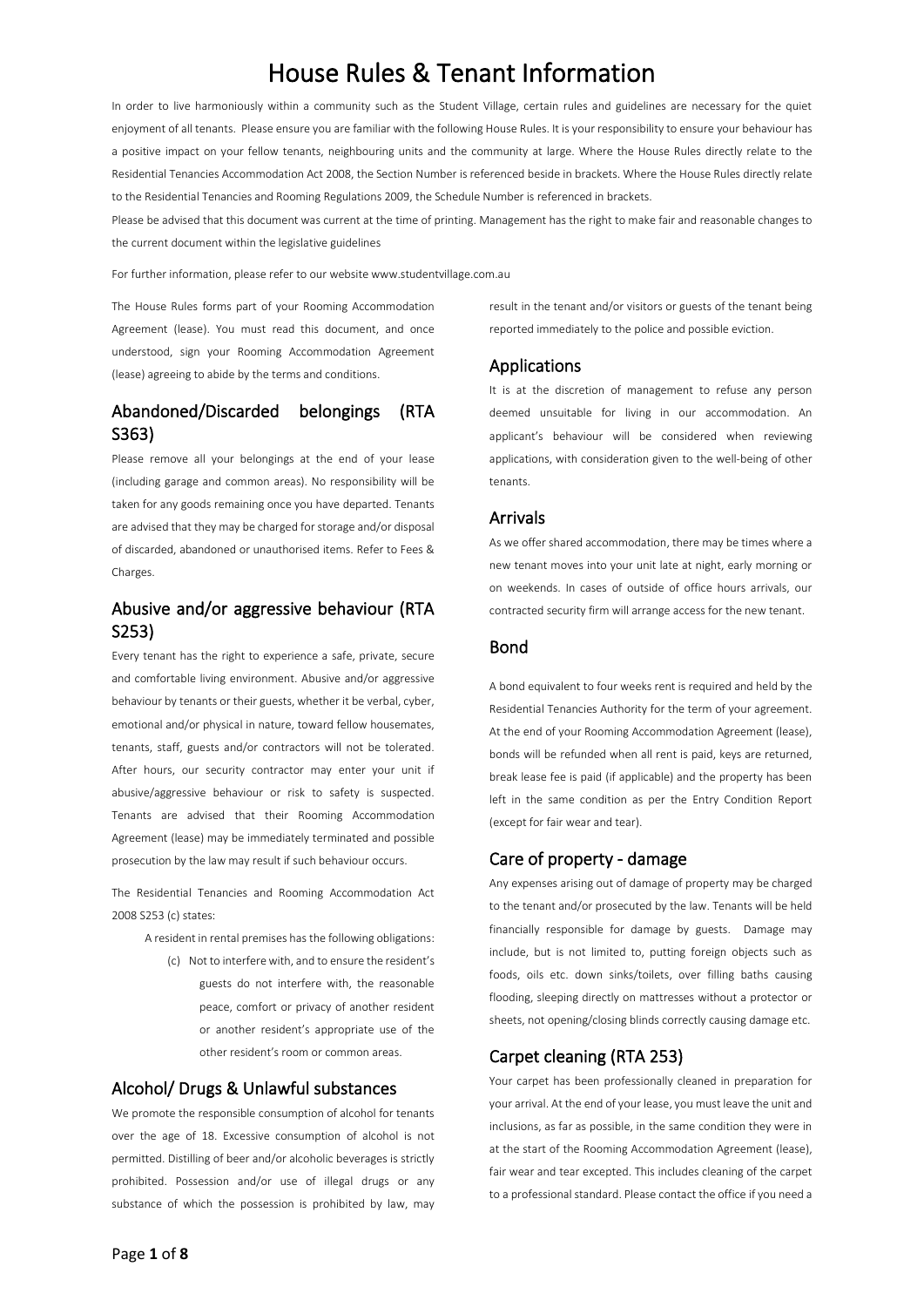recommendation for a professional cleaner or to have them organise your carpet clean on departure.

### Cleaning

Cleaning of units (rooms and common areas) are the responsibility of all tenants. A cleaning service is available (fees apply). Please contact the office for further details.

We strongly encourage you to set up a regular cleaning roster with fellow tenants of your unit. Your roster should include (but not be limited to) cleaning of the bathroom, kitchen (including cleaning spills and wiping out the fridge/freezer/microwave), cleaning the floors and removing rubbish. Bathrooms must be left free of excess water on the floor.

To ensure that units are always kept to an acceptable standard, excessively untidy and/or dirty units may be brought back to an acceptable standard immediately by our cleaning department at the expense of the tenants. Charges also apply for misuse of items such as stovetops, benchtops, microwaves etc

For fully furnished units, all tenants of the unit will be held responsible for excessive loss and/or breakages/misuse of crockery and cutlery outside normal fair wear and tear. Each 3 bedroom villa has a 4-place setting and each 4 and 5 bedroom townhouse has a 6-place setting. Please bring damaged/broken items to the office for replacement.

# Common Areas (shared accommodation)

Common (shared) areas in each unit include the kitchen (including fridge, freezer, microwave, oven and stovetop), lounge, dining area, bathrooms, toilet/s, laundry, garage, hallways, balconies, patio and entry/exit areas of the unit (including the immediate area outside the unit). All common areas must be kept clean. Failure to do so may result in the common areas of the unit being cleaned and brought back to an acceptable standard at the tenant's expense. Please refer to Fees & Charges.

### Cultural diversity, sensitivity and tolerance

Australia is a multicultural country. It prides itself on its record of achievement in integrating people from all parts of the world. Australia commits to the rights of all people to enjoy equal rights and be treated with equal respect regardless of race, colour, creed or gender. To ensure this commitment is maintained, intolerance will not be accepted. Complaints must be made in writing (email office@studentvillage.com.au) or handed in to the office. All complaints will be reviewed and assessed confidentially with a priority shown to the complainants' welfare.

### **Departures**

For departures, tenants must comply with their Rooming Accommodation Agreement (lease) obligations and provide a minimum 7 days' notice by submitting a Notice of Intention to Leave (R13) to the Student Village.

On departure, your room/unit will be inspected. Please contact the office for a Departure Inspection Checklist and refer to the Arrivals & Departures page on our website. We can assist with your departure cleaning requirements (fees apply). Please contact the office for further details.

Should the cleaning not meet our standards on departure, a cleaning fee may be charged/taken from your bond to bring it back to an acceptable standard.

### Entry Condition Report

The Entry Condition Report given to you on arrival must be completed and the original returned to the office within 3 (three) business days of your Rooming Accommodation Agreement (lease) start date.

# Dispute Resolution/Complaints

We are all individuals with different likes, dislikes and opinions and at times problems may arise in shared accommodation. Sometimes these can be difficult to manage on your own. In the first instance, please discuss any issues respectfully and amicably with your fellow tenants. Management will only step in if specifically requested and/or if the comfort and/or safety of others are being significantly compromised. Complaints to Management must be in writing (email office@studentvillage.com.au). If issues are life threatening, please call Emergency Services on 000 (triple zero).

To avoid issues, get to know your fellow tenants so you all have a great experience. Having consideration for another tenant, respecting their space and privacy, ensuring common areas are kept clean and tidy and respecting sleep and habits of other tenants minimises disputes.

# Emergency Services (ambulance, police, fire)

000 (triple zero) or 112 (from a mobile device) is the number to call for Ambulance, Police, Fire.

### Emergency evacuation

Please be familiar with evacuation procedures as posted on the back of each bedroom door as well as in the common area of each unit. In the event of a fire or emergency, Emergency Services should be contacted by dialling 000 (triple zero). Management or their after-hours security provider should be then immediately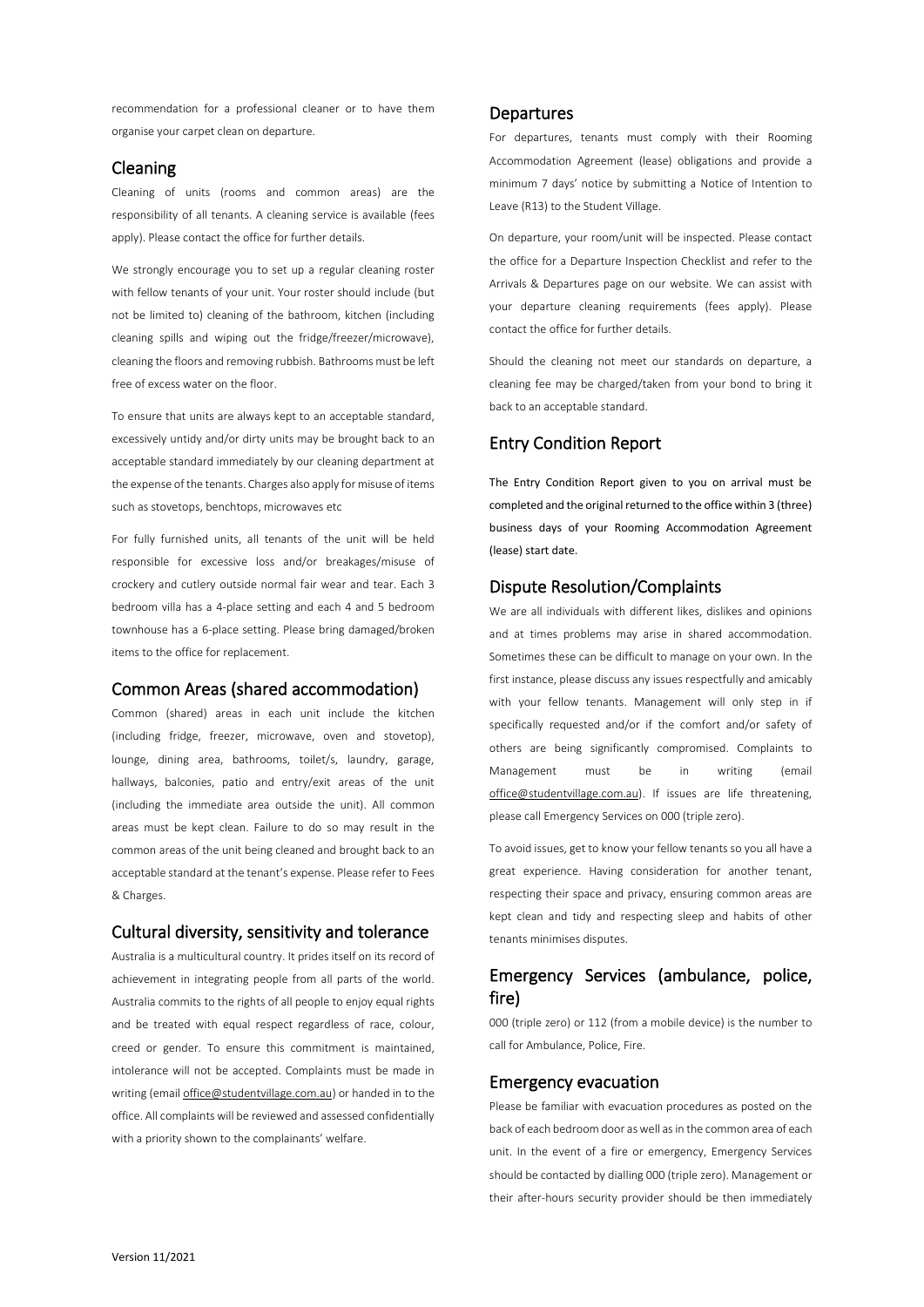notified when it is safe to do so. All tenants should assemble on the vacant land on the West Street (main entry) side of the Community Hall to the south of the visitor's car park. Fire extinguishers & fire blankets are only to be used in case of an emergency, when it is deemed safe to do so. Assembly area signage is located on the fence on West Street.

# Emergency - Fire blankets & Smoke detectors

In case of a fire, fire blankets are fitted in all units in the kitchen area. Fire blankets should be used in accordance with the instructions on the front of the pack. Do not remove or tamper with the fire blanket. Deliberate tampering/removal will result in a charge from \$100.

Smoke detectors are fitted in all units and bedrooms and are hard wired. If the smoke detector beeps, please report to the office immediately as repairs may require the attendance of a licenced electrician. Deliberate damage will incur a charge and Remedy to Breach notice.

# Existing medical and/or physical conditions in the case of an emergency

To assist in the case of an emergency, please advise us of any existing medical and/or physical conditions, along with an action plan and a list of medications you are required to take. Under the Privacy Act, all information is held in the strictest of confidence and only divulged to medical personnel in the case of an emergency. Please also ensure your emergency contact details are up to date.

Where there is grave concern for the health or wellbeing of a tenant, Management may contact the next of kin nominated as per their application.

# Extra Personal Belongings

Without the prior written consent of Management, no large items of furniture such as (but not limited to) beds, mattresses, fridges, heaters, air conditioning/air cooler units, washing machines, dryers, lounges, armchairs, TVs etc. are allowed to be used or stored in shared accommodation. All other personal belongings such as (but not limited to) car parts, sporting equipment, luggage etc. located in common areas (including garage) MUST be labelled with your name and unit/room number. Charges may be incurred for removal of furnishings where consent has not been given.

All units must maintain clear paths throughout the unit and bedrooms to allow for exit in case of emergency. Storage of belongings/excessive belongings causing health and safety concerns is not permitted.

# Fees & Charges

The following charges will be invoiced when an item has been damaged, or a chargeable service has been provided.

| Item                                | Price                              |
|-------------------------------------|------------------------------------|
| After hours arrival (not<br>pre-    | \$50.00                            |
| arranged)                           |                                    |
|                                     |                                    |
| Afterhours departure (not pre-      | \$50.00                            |
| arranged)                           |                                    |
| Afterhours<br>call out<br>fee<br>by | From \$55                          |
| Security for unauthorised guest     |                                    |
| and/or noise                        |                                    |
| Blind repair &/or replacement       | Repair from \$40.                  |
| due to misuse                       | Replacement<br>from \$280          |
| Cancellation of reservation         | \$100 more than 2                  |
|                                     | weeks' notice                      |
|                                     | \$200 less than 2<br>weeks' notice |
| Carpet cleaning                     | From \$40 per                      |
|                                     | room                               |
| Cleaning                            | From \$59 per                      |
|                                     | hour per cleaner                   |
| Cookware replacement                | From \$30                          |
| Crockery & Cutlery replacement      | From \$3 per item                  |
| Desk chairs replacement             | From \$115                         |
| Dining chair replacement            | From $$85$                         |
| Dining Table replacement            | From \$200                         |
| Electrical Item replacement -       | From \$500                         |
| large                               |                                    |
| Electrical item replacement         | From \$20                          |
| small                               |                                    |
| Fire blanket replacement            | From \$100                         |
| Fly screen replacement              | From \$60 per<br>screen            |
| General Repairs                     | From \$80 per                      |
|                                     | hour + materials                   |
| Keys – rekey unit                   | From \$100 per                     |
|                                     | room<br>From \$295 per             |
|                                     | unit                               |
| Keys-replacement (single)           | From \$25 per key                  |
| Lockouts                            | From \$55 (higher                  |
|                                     | on public                          |
| Lounge cleaning                     | holidays/Sundays)<br>From \$80 per |
|                                     | seat                               |
|                                     |                                    |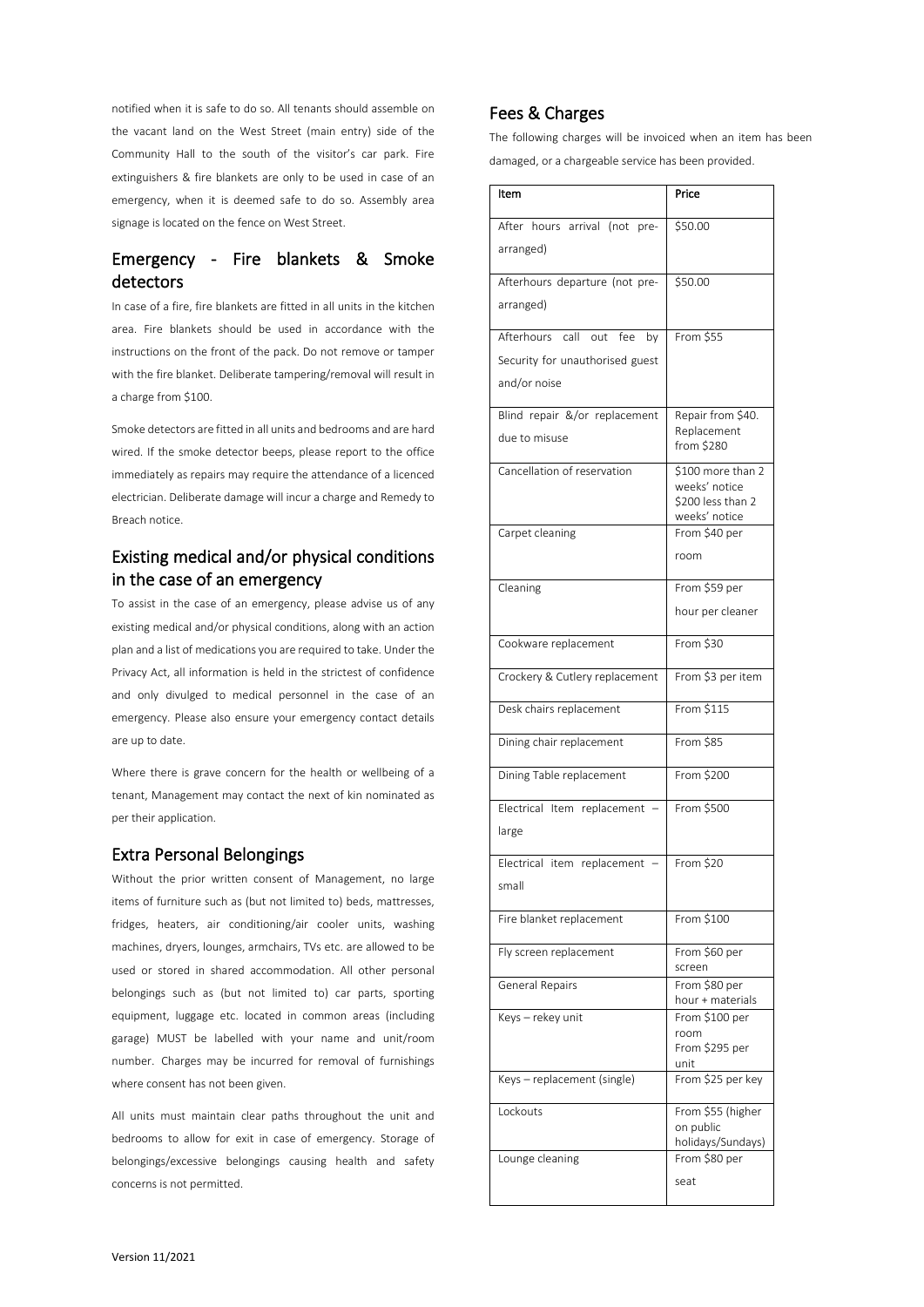| Lounge reupholstery                                | From \$450 (2-   |
|----------------------------------------------------|------------------|
|                                                    | seater) & \$550  |
|                                                    | (3-seater)       |
| Mattress cover replacement                         | From \$30        |
| Mattress replacement                               | From \$165       |
| Microwave plate replacement                        | From \$80        |
| Painting                                           | From \$80 per    |
|                                                    | hour             |
| Range hood replacement                             | From \$150       |
| Room Transfer (without valid                       | \$50             |
| reason)                                            |                  |
| Rubbish Removal                                    | From \$90 per    |
|                                                    | hour             |
| Smoke detector replacement                         | From \$250       |
| Storage fees for abandoned or<br>goods left behind | From \$10 per    |
|                                                    | week             |
| Structural Repairs (e.g., walls,                   | From \$80 per    |
| tiles, frame)                                      | hour + materials |
| SV signage replacement                             | From \$5         |
| Trade repairs e.g., Electrician,                   | Callouts from    |
| Plumber                                            | \$100 + repair   |
|                                                    | costs            |
| TV remote replacement                              | From $$45$       |
| TV replacement                                     | From \$250       |

For shared accommodation, where it cannot be determined who is responsible for damage, missing items or uncleanliness, Management will usually divide all applicable charges between all tenants of the unit. Invoices for fees and charges are to be paid within 7 days.

If you have an issue with any charges (e.g., for replacements, malicious damage etc.) you have received, we request that you put your queries in writing to the office via email office@studentvillage.com.au within 14 days of the charge.

# Financial hardship

If you are having financial difficulties, please contact the office before matters get out of hand. In many instances, options may be available e.g., transfer to a cheaper room, payment plan or assistance may be available for USQ students.

### Harassment

Laws within Australia clearly outline that harassment is an unwelcome behaviour and may result in prosecution for more serious offences. Harassment may be verbal, written, physical, sexual and/or racist and/or gender related in nature. Any form of harassment is prohibited. Please contact the office immediately (or emergency services or security if after hours) if you have experienced any forms of harassment.

# Heaters & Air Conditioners

Due to safety reasons, personal heaters and air conditioners/air coolers of any type are prohibited in shared accommodation. Warm clothes should be worn during winter months.

An inbuilt gas heater is provided in each unit. To prevent fire, no object should be within 2 metres of the gas heater. This includes, but is not limited to, lounges, dining chairs and clothes airers. If Management or staff enter a unit which has a heater turned on, with no tenants at home, the heater will be turned off and/or disconnected.

# Immediate eviction (RTA 370)

Under the Residential Tenancies and Rooming Accommodation Act 2008 (S370), immediate eviction may arise if Management believes the following has occurred:

- a) The tenant uses his/her room, unit or common area for an illegal purpose.
- b) The tenant or guest of a resident has intentionally or recklessly:
	- 1. destroyed or seriously damaged a part of the Student Village or a facility within the Student Village; and/or
	- 2. endangered another person in the Student Village; and/or
	- 3. significantly interfered with the reasonable peace, comfort or privacy of another tenant or another tenant's appropriate use of the other tenant's room or common areas.

A tenant's behaviour will be taken into consideration when considering termination of an agreement, with consideration given to the well-being of other tenants.

## Inspections

Inspections are conducted as per the RTA legislative requirements, during office hours. Please ensure the unit is clean, neat, and tidy and all property is returned to where it belongs to avoid any charges being incurred. Power will be shut off temporarily for testing of safety switches (usually less than 1 minute).

### Insurance

Management strongly advises that tenants obtain their own contents insurance and vehicle insurance to cover personal property and any damage caused to our property from vehicles.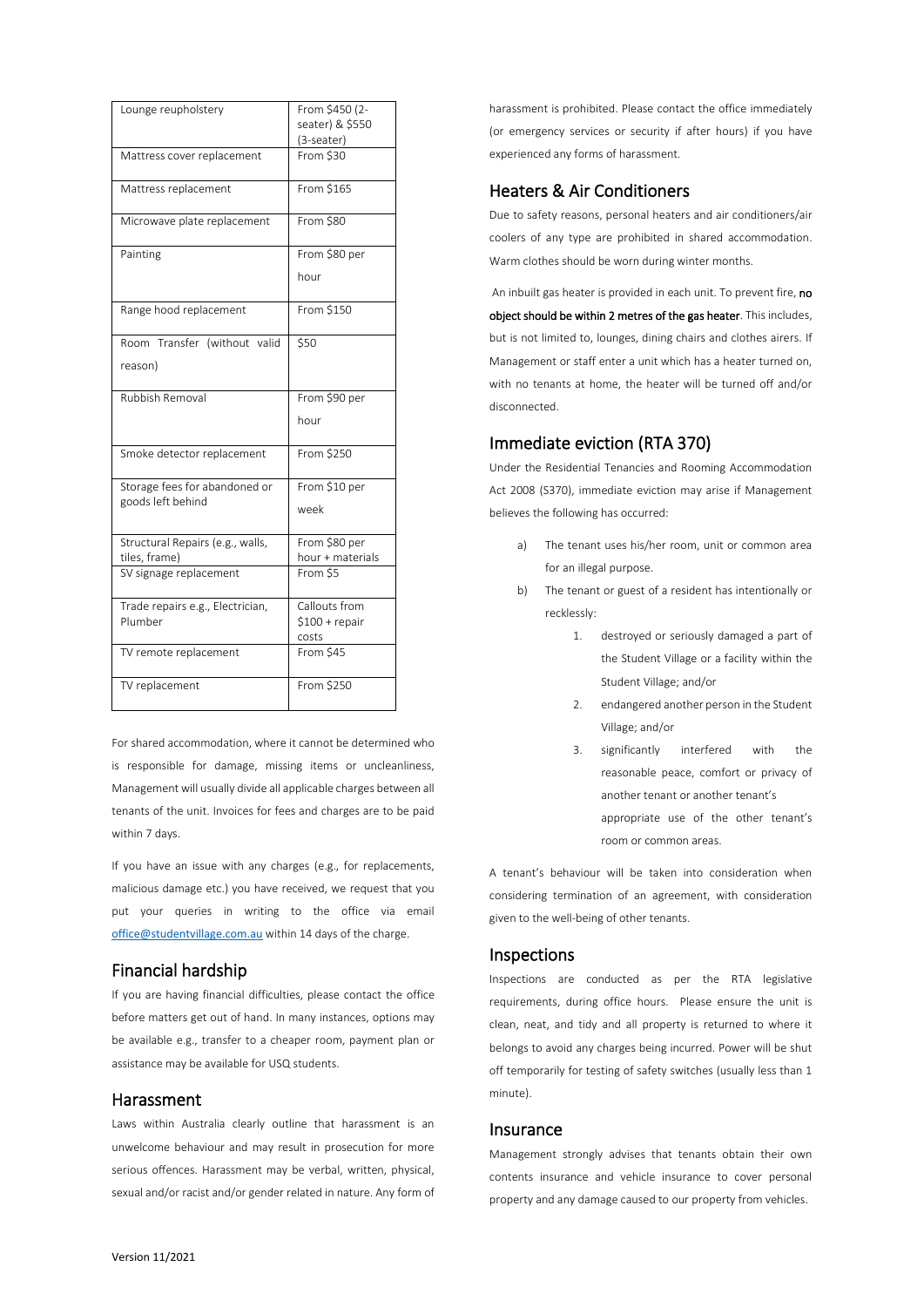# Items for sale

Please contact the office or visit our website for available items.

### Keys and Lockouts

Please ensure you keep your room key on you to avoid locking yourself out of your room, unit and/or USQ gate. Lockouts at any time of the day or night will incur a minimum lockout charge of \$55 per lockout (higher on public holidays/Sundays).

As a security measure, office staff, cleaners, maintenance staff and contract workers will always lock rooms and units when they are finished cleaning/maintaining/inspecting rooms or units. Lockout fees will still be incurred in this instance and will incur a minimum charge of \$55 per lockout.

Tenants in shared accommodation must not give their room key for visitors to use.

If you are locked out after hours, please use the afterhours security phone located on the external wall of the office or dial 4690 0001 from your mobile. Security will require photo identification from all tenants requiring assistance with lockouts.

If you lose/damage your key, please advise Management immediately. Fees may apply.

## Laundry

An onsite laundry is available 24 hours a day. Clothes lines and airers (available for purchase) only are to be used for drying clothes outside. Clothes must not be dried or aired on eaves, balcony railings, trees etc.

# Mail collection

Australia Post delivers mail to the office regularly Monday through to Friday excluding Public Holidays and over the Christmas/New Year break. Australia Post will supply a slip for large items and parcels to notify you to pick up your parcels from the USQ Post Office. Mail is unable to be held if you are no longer a tenant.

### Maintenance

We employ maintenance staff, as well as engaging specialist contractors to conduct repairs and preventative maintenance.

Please report any maintenance issues to our staff via the office, email or by lodging a maintenance request via our website. Urgent situations such as loss of power, floods or safety hazards should be reported immediately to the office during office hours, or security when the office is closed.

If maintenance/repairs/replacements are required that are not classed as fair wear and tear, charges may apply. For shared accommodation, where responsibility is not claimed by a tenant, costs will be equally shared across all tenants at the time of the

### damage.

# Mental Health

Where a tenant's mental health impedes on another tenants right to peace and comfort and privacy or Management believes there is a risk to persons or property, options will be explored by Management which may include assistance from USQ Wellness, Police, Ambulance, or any other appropriate mental health service. Please advise Management if you are experiencing or are affected by mental health issues affecting your accommodation. If there is an immediate threat to your safety, please contact Police immediately on triple zero (000).

# Noise (RTA S253)

10.00pm is the cut-off time for all noise interfering with the peace and quiet of other tenants. After hours noise can be reported to security by calling 4690 0001 or using the security phone outside the office. The informant's details shall be kept confidential and will not be disclosed to the tenant involved. Fees may be applicable to the tenant involved for attendance by security. Please refer to Fees & Charges.

Headphones should be used for all use of stereos and sound equipment when listening to loud music, tv etc

# Operating as a business/garage sale

We are located on private property. As such, no business is to be conducted from units. This includes, but is not limited to garage sales, sale of wholesale goods, mechanical repairs, hawking etc.

### Parking/Garages/Vehicles

Tenants who own a vehicle are required to advise the office of the vehicle details. Vehicles must be registered. Unregistered vehicles are prohibited onsite unless permission from Management has been obtained. Visitors and guests are required to park in the Visitors Car Park at the entrance. Tenants with more than one vehicle must only park one vehicle near their unit. There are no allocated parking spaces for tenants. Do not park/obstruct any driveways or garage access. Parking over lawns or footpaths is not permitted.

Parking is at your own risk. Management recommends that tenants obtain their own contents insurance and vehicle insurance. Vehicles considered abandoned, including unregistered vehicles may be removed.

Any vehicle making excessive noise is not allowed within our grounds. This includes cars and motorbikes and any stereo equipment associated with vehicles. Speeding is strictly prohibited. Vehicles leaking oil may incur a cleaning charge.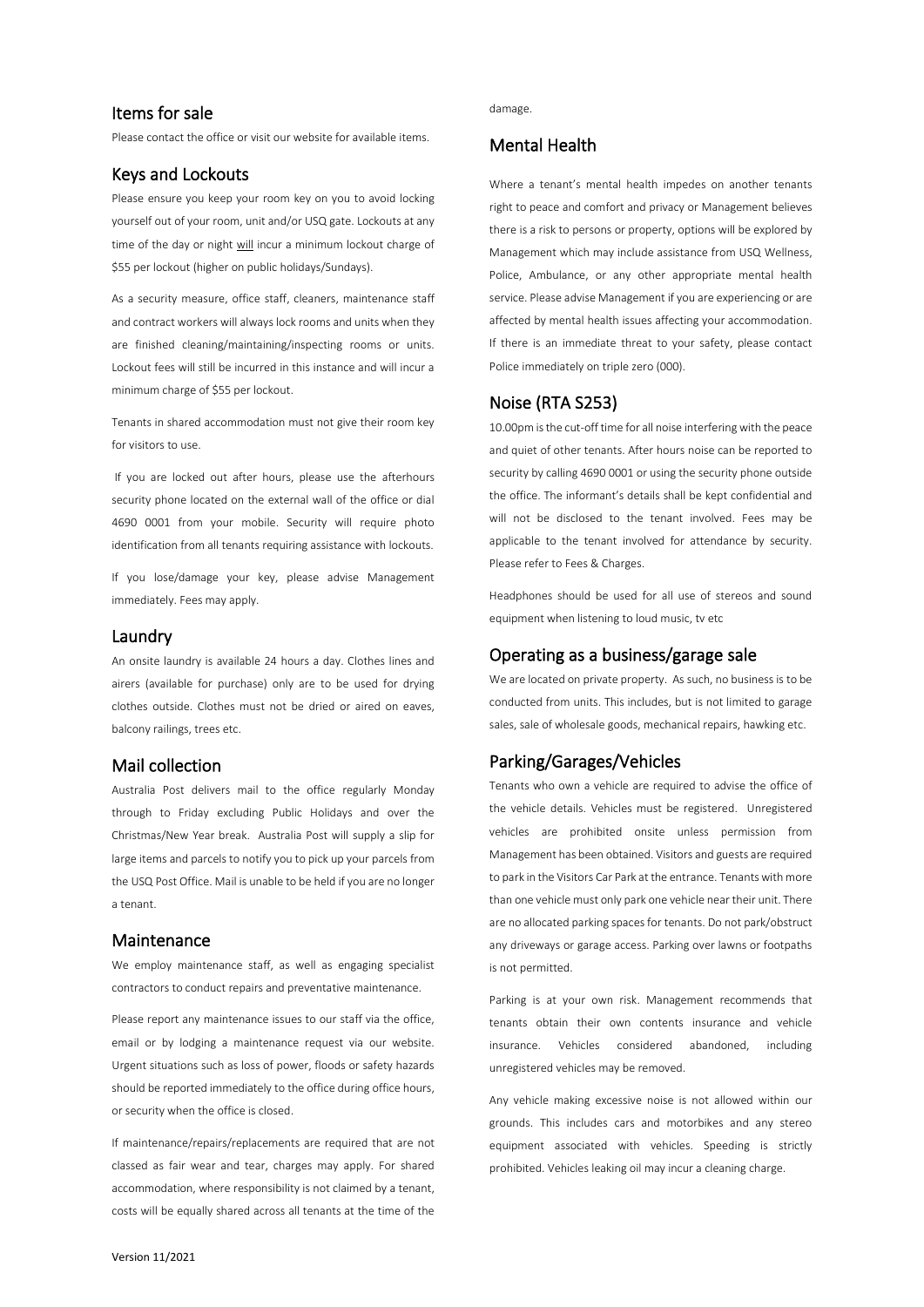# Parties

Due to the predominance of accommodation for students, parties are by permission only on a Friday or Saturday night (via the Party Permission Form) with a minimum 24 hours' notice. The tenant will be held responsible for the proper conduct of all guests and care of property. Parties must end by 11pm. Parties require unanimous consent of all tenants in the unit. Parties conducted outside of units are not permitted.

Fees may be applicable for attendance by security. Please refer to Fees & Charges.

### Pets

Due to a duty of care to the health and safety of our tenants, lack of appropriate space and conditions to humanely accommodate pets, no pets of any kind are not permitted. For the welfare of our wildlife, feeding of birds or animals on site is prohibited.

### Pool

Please contact office staff during office hours for pool entry hours, entry costs and conditions of use (including approved pool items). Alcohol, glassware and food is strictly prohibited.

### Posters, hooks, prints, stickers, etc.

Affixing posters, hooks, prints, stickers etc. to walls or ceilings is not permitted by tenants.

### Rent

Rent is billed every fortnight and as per your Rooming Accommodation Agreement (lease) rent is always to be kept 2 weeks in advance. An RTA Notice to Remedy Breach will be issued if your rent is 4 days late, a Notice to Leave issued if rent is 12 days late and eviction may ensue if rent is 16 days late.

Our preferred method of payment is via Webpay (via our website – www.studentvillage.com.au). Please visit the office or contact us via email (office@studentvillage.com.au) to obtain your payment password. Credit Card (VISA, MasterCard), and Direct Deposit are also accepted methods of payment (contact the office for details). For direct deposits, please place your unit number and last name in the reference section and email us the transaction receipt to ensure we allocate your payment to the correct account.

Current proof of study must be provided in order to receive discounted student accommodation. New/renewed Rooming Accommodation Agreements (leases) will revert to the standard rent rate where proof of study is not provided.

# Residential Tenancies Authority (RTA)

The RTA is the Queensland Government statutory authority that administers the Residential Tenancies and Rooming Accommodation Act 2008 (the Act). They provide tenancy information, bond management, dispute resolution, investigation, and policy and education services. We are legally obligated to comply with legislation from the RTA (including all RTA notices, bond lodgement, Rooming Accommodation Agreements etc). See the RTA fact sheets on our website for further information.

# Rooming Accommodation Agreement (R18) (lease)

We remind all tenants that the Rooming Accommodation Agreement (lease) is a legally binding document. Please contact the office within two (2) business days of the start of your lease if you have any concerns regarding your Rooming Accommodation Agreement (lease), or if any of the information is incorrect (e.g., spelling of name, agreement end date etc.).

You must advise of your intentions regarding your accommodation requirements prior to the expiry of your Rooming Accommodation Agreement (lease). This includes renewal, extension and termination. You will receive a request via email approximately three (3) weeks prior to the expiry of your current Rooming Accommodation Agreement (lease).

For departures, tenants must provide a minimum 7 days' notice by submitting a Notice of Intention to Leave (R13) to office staff.

For early Rooming Accommodation Agreement (lease) terminations, by law, tenants may have to find a suitable tenant to take over the renting of the room until the end of their Rooming Accommodation Agreement (lease). Subletting is not allowed. Management will also endeavour to locate a suitable tenant. If a suitable tenant is not found, you will be required to pay compensation loss of rent until the expiry of your Rooming Accommodation agreement (lease).

Eviction does not necessarily mean you will be released from payment of your Rooming Accommodation Agreement (lease).

### Rubbish

Green or red lidded bins (general refuse) are provided at the rear of units. Please do not place loose rubbish in the bins or leave rubbish beside bins. Extra rubbish bags (complimentary) are available from the office.

Recyclable items should be put in the recycle bins (yellow lid) conveniently located throughout our site. Recycling items include plastic bottles, glass, paper, cardboard etc. No food scraps/nonrecyclable items are to be placed in the recycle bins (yellow lid).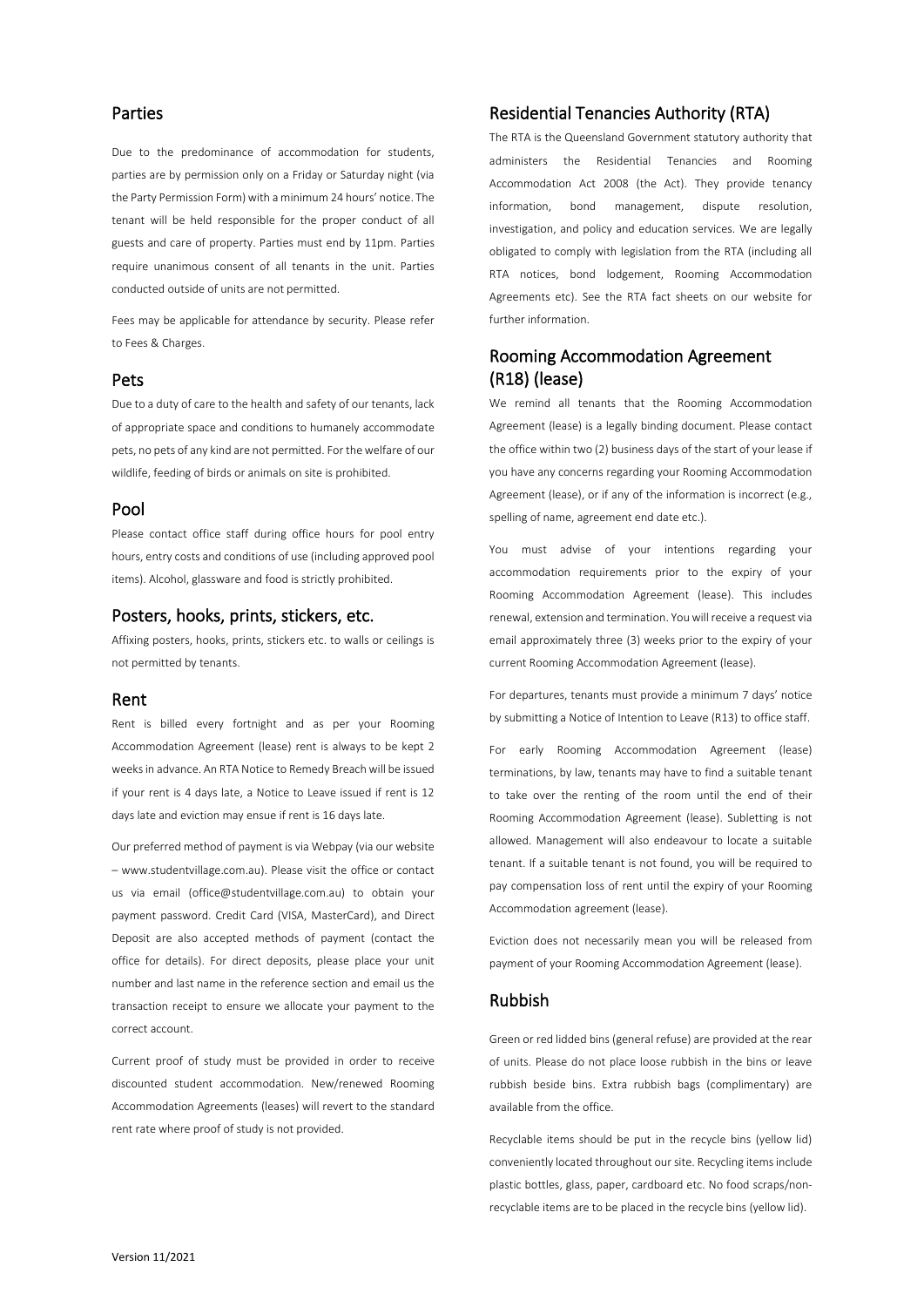# Security & Personal safety

The best defence for all tenants is to maintain a vigilant attitude towards safety and security. Contracted and onsite security is available 24 hours a day 7 days a week for emergencies and breaches of security, but they cannot be in all places at once. Please take responsible steps for your own safety by ensuring all doors are locked, whether you are in your unit or not. The USQ gate is under constant surveillance, as well as other areas of our site. Footage may be forwarded to the Police in occurrences of security related issues. If you notice someone acting suspiciously, please notify office staff immediately and/or the police if the situation warrants it. A local security firm is contracted to do regular patrols within the grounds and assist with safety and security of tenants after hours (4690 0001). This may include entering units and/or rooms in an emergency. The security firm is engaged for emergencies and security related issues only. Please do not call security for general maintenance and/or rental issues, etc.

All tenants are advised to exercise caution if they choose to walk at night, especially between the University Campus and your unit. If practical, always walk in groups for added safety. Residents may also ask USQ security staff to escort them to the security gate located at the top of our complex.

If theft occurs, you should notify Policelink on 131 444.

# Skateboards, roller-skates, scooters and rollerblades etc.

Skateboards, roller-skates, scooters, rollerblades etc. are not permitted.

# Smoking (RTA 268)

All units are non-smoking. Smoking of any substance (including shishas, e-cigarettes) is strictly prohibited inside any part of any unit (this includes balconies and garages). Smoke must not enter a unit. Smoking on our property must not interfere with the use or enjoyment of another tenant on the property. If evidence of smoking inside is found, a Notice to Remedy Breach will be issued and cleaning charges will apply. Repeated breaches may result in termination of your Rooming Accommodation Agreement (lease).

Tenants can smoke cigarettes in the courtyard areas or any area that is more than 5 metres from a building. Cigarette butts must be disposed of properly or charges for cleaning will apply. Cigarette disposal bins are located at various pergolasthroughout the grounds.

# Social media

Any social media posts which disclose any personal/private information about (including, but not limited to) staff, tenants or contractors, which is considered derogatory, defamatory, slanderous, racial, discriminatory (as per the Anti-Discrimination Act) or harassing/threatening/bullying may jeopardise your Rooming Accommodation Agreement (lease). Legal action may also ensue.

Please address any issues with office staff, prior to posting any negative feedback.

# Subletting

The tenant named on the Rooming Accommodation Agreement (lease) for the room must be the person occupying the room. Subletting is not allowed under any circumstances. Unauthorised persons living in your room/unit is not allowed. Subletting may result in unauthorised guest fees and eviction.

## Telephone/Internet

For convenience, a public phone is available on site, adjacent to the pool and laundry. Tenants must arrange their own internet provider. Common providers include Telstra, Optus, TPG, Internode and Dodo.

### **Trespassing**

Unwelcome guests or guests misbehaving will be immediately asked to leave our site. Unauthorised persons (including persons in shared accommodation without the tenant being in attendance) will be deemed to be trespassing. Please contact the office or after-hours security (4690 0001) if there is an uninvited/unwanted guest in your unit.

Entering another tenant's unit without permission will result in the same action as a member of the public entering a home without permission.

### TVs

Our TVs are pre-tuned. Please do not attempt to re-tune the television. Please report any issues via the maintenance page on our website or by visiting the office.

### USQ/TAFE Student Services

Student Services is a service offered to all tenants studying at the University (USQ) and TAFE QLD (Southwest Campus). Services include health, counselling and wellbeing, financial assistance and welfare. See the office or USQ/TAFE for contact details.

# Utilities (Electricity/Gas/Water)

Where full units are rented under one lease, water, gas, and electricity usage are charged monthly, unless otherwise advised. Please conserve utilities. Take shorter showers, do not waste